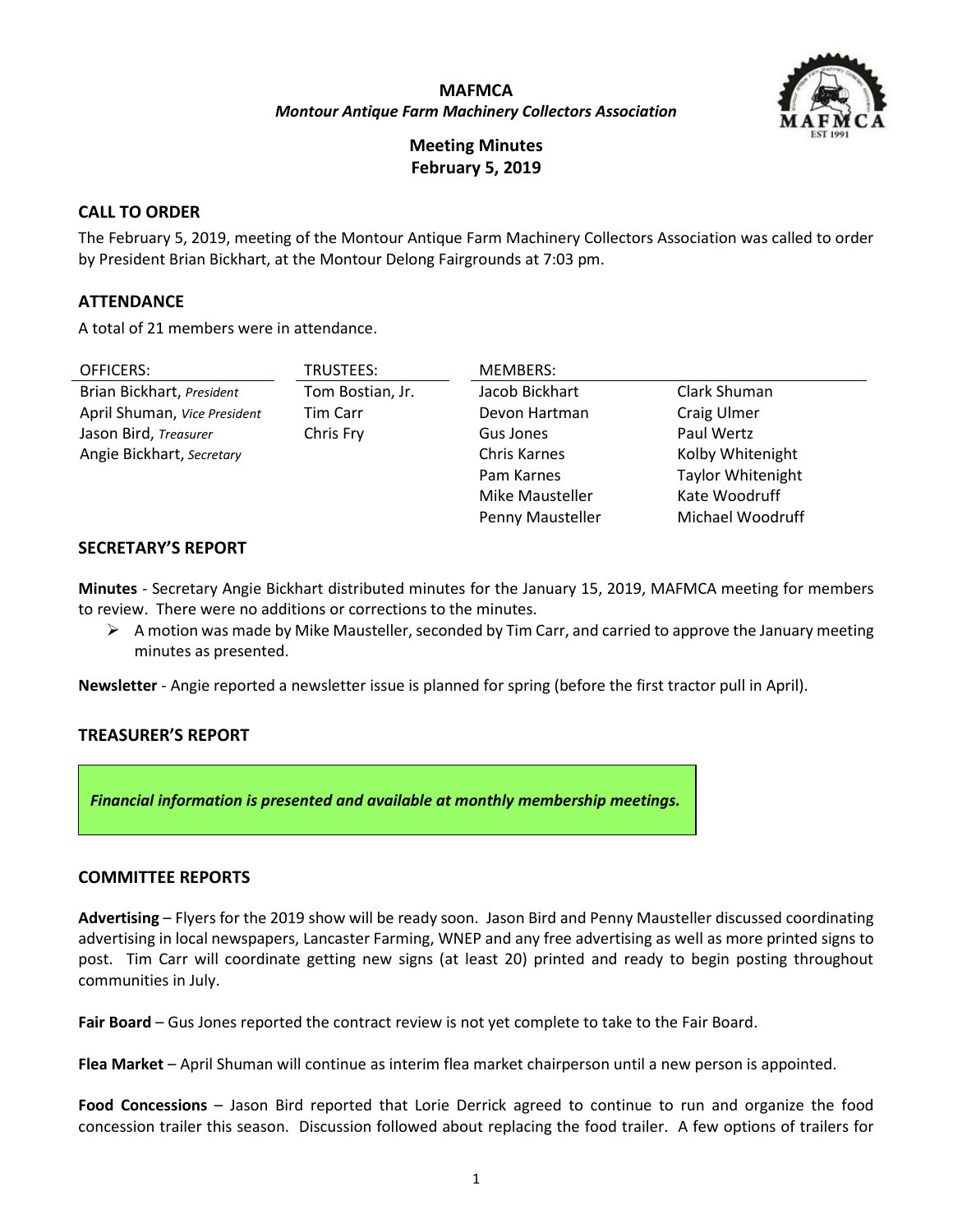sale were presented by April and Clark Shuman and circulated for review. Clark was appointed to continue the search for potential food concession trailers to purchase.

 $\triangleright$  A motion was made by Tim Carr, seconded by Paul Wertz, and carried to approve the search for a trailer in the \$6,500-\$7,000 range.

**Fundraisers –** April Shuman presented a new fundraiser idea called Cash Bash, which would be like a gun raffle event with cash prizes instead. April proposed having this event at the Liberty fire hall sometime this spring where we would coordinate the food (with beer), a Chinese auction, rip-off tickets, and create our own event tickets. Additional discussion of planning another Fall bingo event was favorable.

 $\triangleright$  A motion was made by Gus Jones, seconded by Devon Hartman, and carried to approve plans move forward with coordinating a Cash Bash event for March 30 at Liberty fire hall with a start-up budget of \$1,000 coordinated by April Shuman.

**Ice Cream Stand** – Clark and April Shuman donated a piece of countertop for use in the ice cream stand.

**Tractor Pulls** – Gus Jones and Paul Wertz discussed plans for preparing the track for the upcoming season.

# **OLD BUSINESS**

**Banquet** – Angie Bickhart and Jason Bird reported on the banquet held in February. A total of 93 people (87 adults, 3 children, 3 children under 5) attended. The auction brought in \$565.00. Tim Carr suggested we consider new entertainment for the annual banquets such as a Chinese auction, music, magician, etc.

**Insurance** – Brian Bickhart reported that Kenny Cotner continues to work on an insurance quote to report at the next meeting. April added that she may have some information to compare with quotes received as well.

**Taxes** – Jason reported our taxes were completed at a cost of \$125.00.

#### **NEW BUSINESS**

**Agendas** – Brian announced that meeting agendas will be used effective at tonight's meeting. Agenda items are due Saturday before the monthly meeting and can be submitted to any officer. Agendas will then be typed and published online [\(www.mafmca.org](http://www.mafmca.org/) and Facebook) on the Sunday before the meeting.

**Minutes** – Meeting minutes will be available online in the upcoming months. However, financial information will be redacted before being published.

**Bank Accounts** – Jason will coordinate updating the bank accounts to reflect officer changes.

**Laptops** – Angie inquired about having the old laptops repaired or rebuilt to accommodate secretarial and financial work, maintain club records, archive documents, registration information of show and pulls, etc., more efficiently. After discussion, it was suggested by members to purchase two new laptops from Computition (computer and software business located in Lewisburg).

 $\triangleright$  A motion was made by Chris Fry, seconded by April Shuman, and carried to approve the purchase of two new laptops from Computition, coordinated by Angie Bickhart and Jason Bird.

**FORC Band (Show Performance)** – An invitation was extended to Kate Woodruff and her band FORC to perform at the annual show this year. Kate will get back to us after consulting with her bandmates.

**Iron Heritage Festival** - April Shuman discussed MAFMCA participation at the Iron Heritage Festival in Danville held July 19, 20 and 21, 2019. Specifically, April mentioned a cruise-in event at the Danville Middle School on July 20